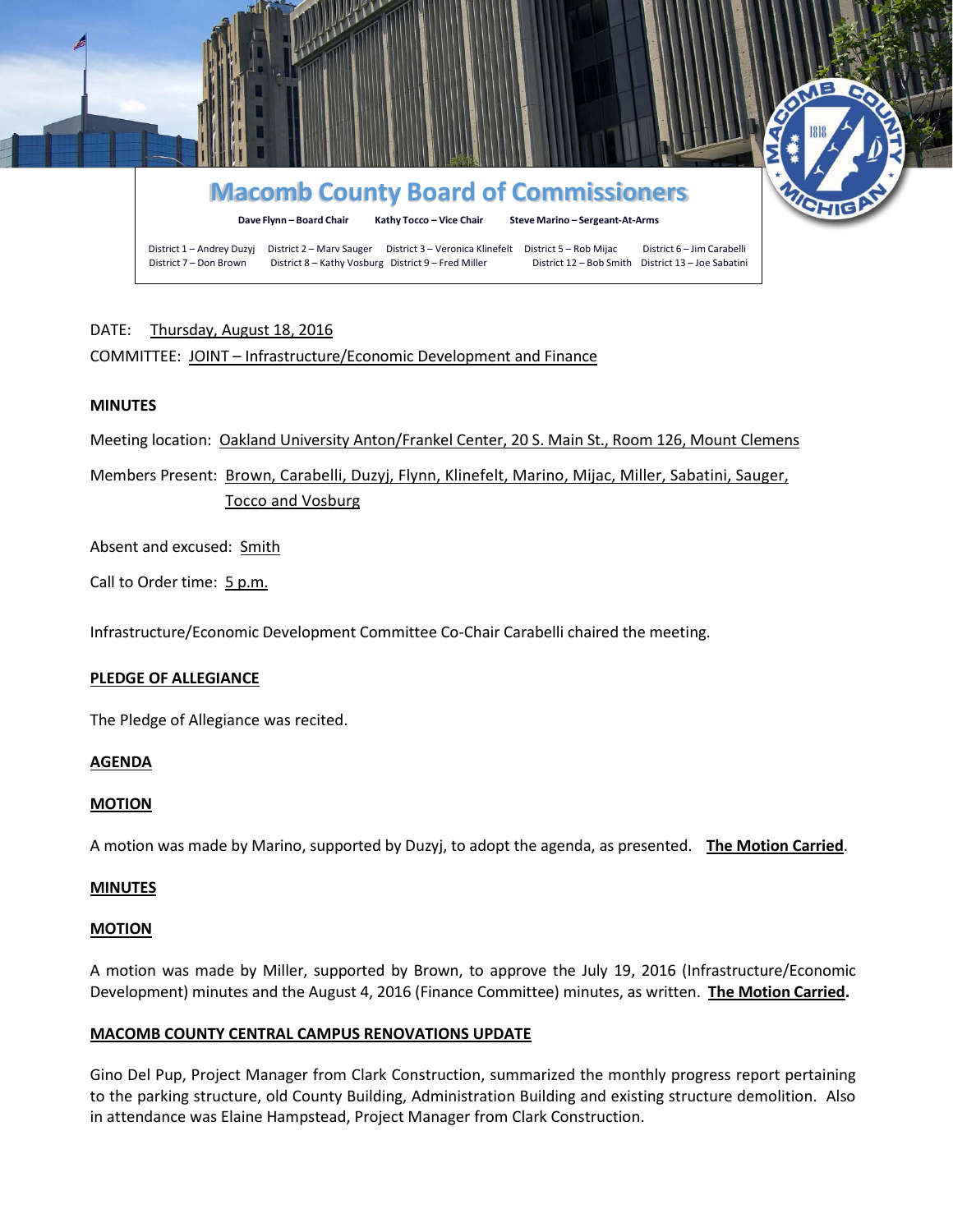# **Minutes of the Infrastructure/Economic Development and Finance Committees August 18, 2016 2**

#### **MOTION**

A motion was made by Vosburg, supported by Duzyj, to receive and file the monthly progress report.

The following commissioners spoke: Sauger and Flynn.

Co-Chair Carabelli called for a vote on the motion and **The Motion Carried.**

## **AGREEMENT BETWEEN MDOT AND MACOMB COUNTY ON INSTALLATION OF CCTV CAMERAS AT SIGNALS ON VARIOUS ROADS/DEPARTMENT OF ROADS**

#### **COMMITTEE RECOMMENDATION - MOTION**

A motion was made by Marino, supported by Sauger, to recommend that the Board of Commissioners approve the agreement between MDOT and the County of Macomb for installation of CCTV cameras and wireless interconnect work along Dequindre, Moravian, M-29, Van Dyke, Main and M-53. This will be paid in full by Congestion Mitigation Air Quality (CMAQ) funding; further, a copy of this Board of Commissioners' action is directed to be delivered forthwith to the Office of the County Executive.

The following commissioners spoke: Miller, Brown, Tocco, Vosburg and Klinefelt.

Co-Chair Carabelli called for a vote on the motion and **THE MOTION CARRIED.**

### **AGREEMENT BETWEEN MDOT AND MACOMB COUNTY FOR THE REPLACEMENT OF THE SHOOK ROAD BRIDGE IN HARRISON TOWNSHIP/DEPARTMENT OF ROADS**

### **COMMITTEE RECOMMENDATION – MOTION**

A motion was made by Marino, supported by Vosburg, to recommend that the Board of Commissioners approve the agreement between MDOT and Macomb County outlining the scope of project and costs for the replacement of the Shook Road Bridge at a cost of \$1,824,800, with funding covering \$1,733,560, leaving a balance for MCDR to pay \$91,240 (estimated costs); further, a copy of this Board of Commissioners' action is directed to be delivered forthwith to the Office of the County Executive.

The following commissioners spoke: Marino, Mijac and Brown.

Co-Chair Carabelli called for a vote on the motion and **THE MOTION CARRIED.**

# **AGREEMENT BETWEEN MDOT AND MACOMB COUNTY FOR THE INSTALLATION OF WIRELESS INTERCONNECT WORK TO COMMUNICATE WITH TRAFFIC OPERATIONS CENTER/DEPARTMENT OF ROADS**

### **COMMITTEE RECOMMENDATION – MOTION**

A motion was made by Duzyj, supported by Tocco, to recommend that the Board of Commissioners approve the agreement between MDOT and Macomb County for the installation of wireless interconnect work along several federal-aid routes county-wide with managed network switches to communicate with Traffic Operations Center. This will be paid in full by Congestion Mitigation Air Quality (CMAQ) funding; further, a copy of this Board of Commissioners' action is directed to be delivered forthwith to the Office of the County Executive. **THE MOTION CARRIED.**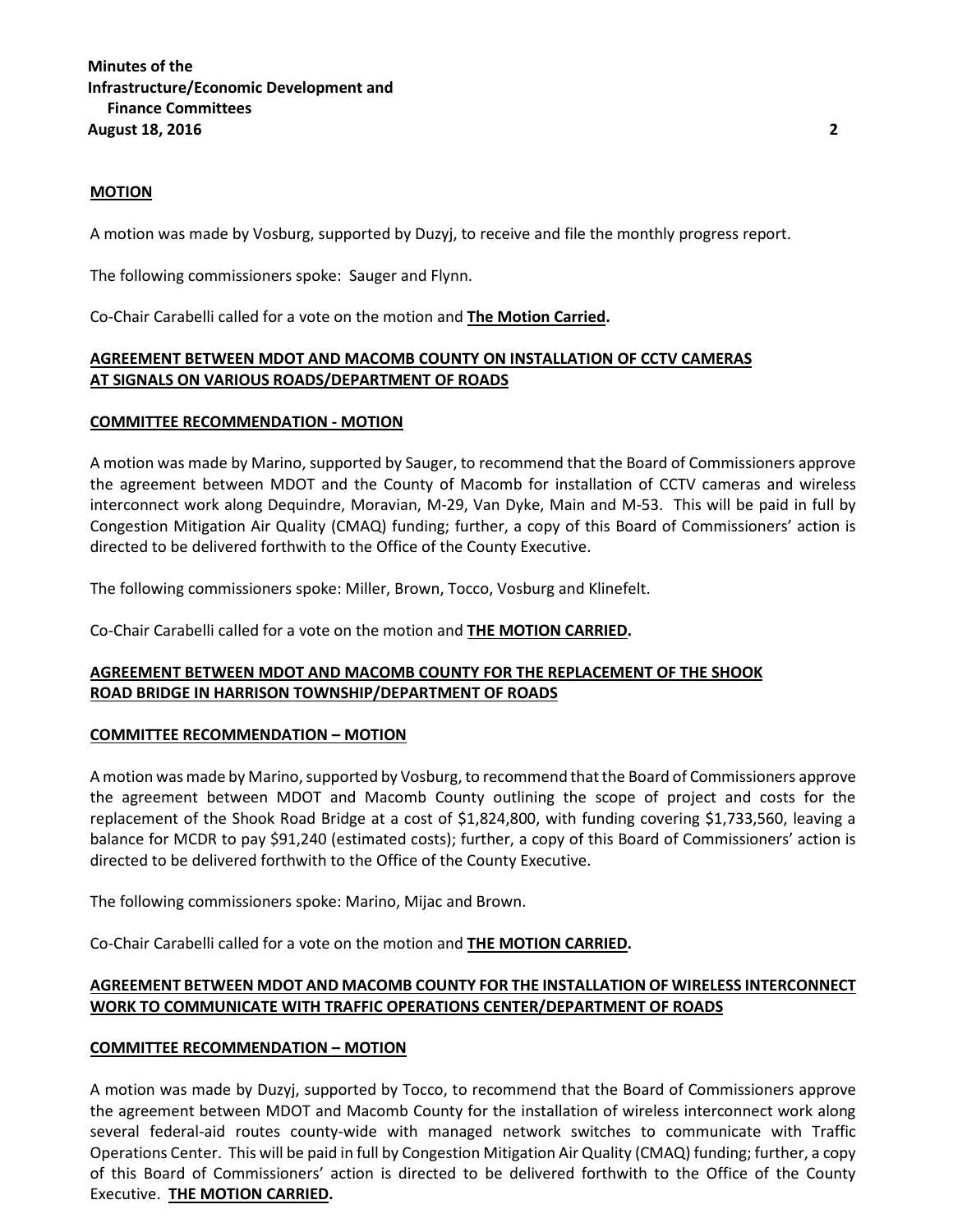# **AGREEMENT BETWEEN PARSONS BRINCKERHOFF MICHIGAN AND THE MACOMB COUNTY DEPARTMENT OF ROADS OUTLINING THE SCOPE OF THE MCDR ITS NETWORK ARCHITECTURE PROJECT/DEPARTMENT OF ROADS**

#### **COMMITTEE RECOMMENDATION – MOTION**

A motion was made by Marino, supported by Klinefelt, to recommend that the Board of Commissioners approve the award of RFP and the Agreement between Parsons Brinckerhoff Michigan and the Macomb County Department of Roads outlining the scope of the MCDR ITS Network Architecture Project at a cost of \$305,376.48. The DOR has \$375,000 budgeted for this project in the current 2015/2016 Budget; further, a copy of this Board of Commissioners' action is directed to be delivered forthwith to the Office of the County Executive.

The following commissioners spoke: Brown and Vosburg.

Co-Chair Carabelli called for a vote on the motion and **THE MOTION CARRIED.**

## **AGREEMENT BETWEEN SHELBY TOWNSHIP AND MACOMB COUNTY FOR THE RESURFACING OF BELLE ARBOR, BELLE CREST AND BELLE MONTE**

#### **COMMITTEE RECOMMENDATION – MOTION**

A motion was made by Marino, supported by Vosburg, to recommend that the Board of Commissioners approve the cost share agreement between Shelby Township and Macomb County for the resurfacing of Belle Arbor, Belle Crest and Belle Monte. This project is in the current 2015-16 Budget under Pavement Preservation Program; further, a copy of this Board of Commissioners' action is directed to be delivered forthwith to the Office of the County Executive.

The following commissioner spoke: Tocco.

Co-Chair Carabelli called for a vote on the motion and **THE MOTION CARRIED.**

# **AGREEMENT BETWEEN SHELBY TOWNSHIP AND MACOMB COUNTY FOR CONCRETE PAVEMENT REPAIRS ON ROBIN'S NEST AND GRANDVIEW COURT**

#### **COMMITTEE RECOMMENDATION – MOTION**

A motion was made by Marino, supported by Vosburg, to recommend that the Board of Commissioners approve the cost share agreement between Shelby Township and Macomb County for concrete pavement repairs on Robin's Nest and Grandview Court. This project is in the current 2015-16 Budget under Pavement Preservation Program; further, a copy of this Board of Commissioners' action is directed to be delivered forthwith to the Office of the County Executive.

The following commissioner spoke: Tocco.

Co-Chair Carabelli called for a vote on the motion and **THE MOTION CARRIED.**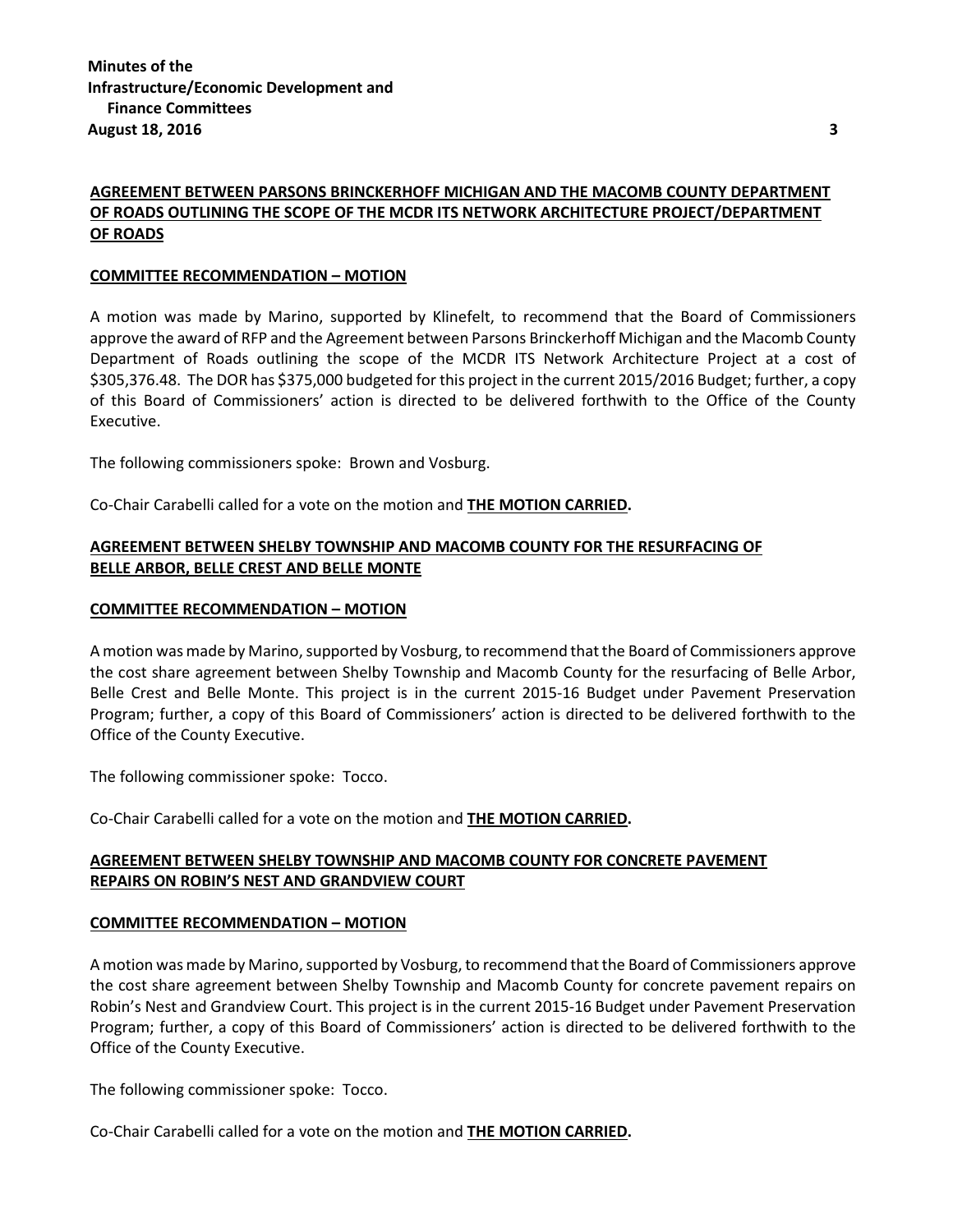### **AGREEMENT BETWEEN SHELBY TOWNSHIP AND MACOMB COUNTY FOR RESURFACING OF THE LAKESIDE BOULEVARD FROM HAYES TO MARKET STREET**

#### **COMMITTEE RECOMMENDATION – MOTION**

A motion was made by Brown, supported by Sabatini, to forward to the Finance Committee a recommendation to approve the cost share agreement between Shelby Township and Macomb County for the resurfacing of Lakeside Boulevard from Hayes to Market Street. This project is in the current 2015-16 Budget under Pavement Preservation Program; further, a copy of this Board of Commissioners' action is directed to be delivered forthwith to the Office of the County Executive.

The following commissioner spoke: Tocco.

Co-Chair Carabelli called for a vote on the motion and **THE MOTION CARRIED.**

# **AGREEMENT BETWEEN THE CITY OF STERLING HEIGHTS AND MACOMB COUNTY FOR CONCRETE PAVEMENT REPAIRS ON SCHOENHERR ROAD BETWEEN 14 MILE ROAD AND 15 MILE ROAD**

#### **COMMITTEE RECOMMENDATION – MOTION**

A motion was made by Miller, supported by Tocco, to recommend that the Board of Commissioners approve the cost share agreement between the City of Sterling Heights and Macomb County for concrete pavement repairs on Schoenherr Road between 14 Mile Road and 15 Mile Road. This project is in the current 2015-16 Budget under Pavement Preservation Program; further, a copy of this Board of Commissioners' action is directed to be delivered forthwith to the Office of the County Executive. **THE MOTION CARRIED.**

### **AGREEMENT TO ADD ADDITIONAL STORAGE SPACE TO THE CURRENT ISILON CLUSTER CONTRACT**

#### **COMMITTEE RECOMMENDATION – MOTION**

A motion was made by Vosburg, supported by Brown, to recommend that the Board of Commissioners approve the contract for the Isilon Cluster Expansion. This contract adds additional storage space to the current Isilon Cluster which is already in use by the County. Currently, we are paying \$870.00 per TB of data. This purchase will bring down the cost to \$760.00 per TB, a very significant reduction in cost; further, a copy of this Board of Commissioners' action is directed to be delivered forthwith to the Office of the County Executive.

The following commissioners spoke: Duzyj, Marino and Carabelli.

Co-Chair Carabelli called for a vote on the motion and **THE MOTION CARRIED.**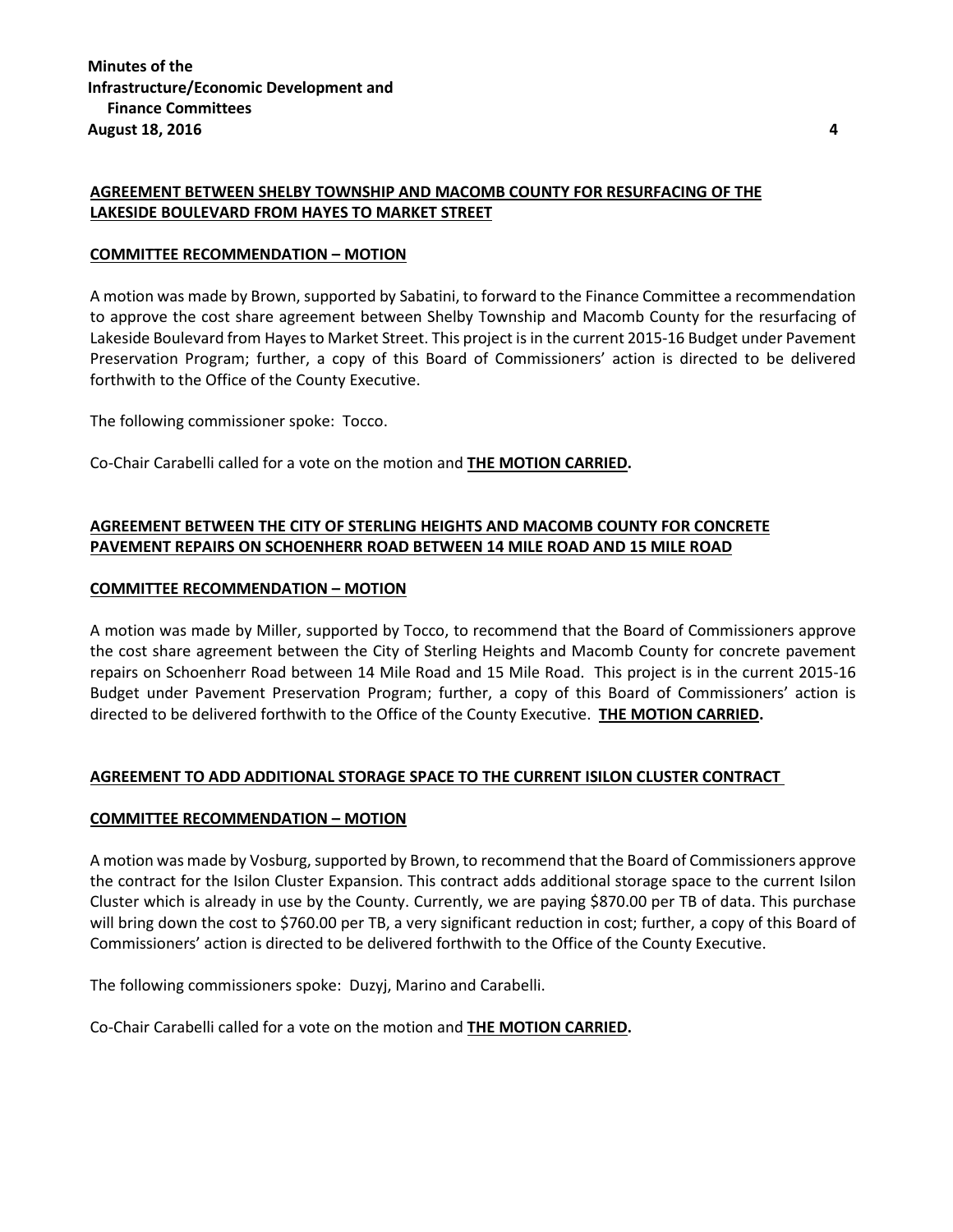#### **RECEIVE AND FILE**

#### **MOTION**

A motion was made by Marino, supported by Sabatini, to receive and file the following correspondence:

- a. Farm Bill Funding Progress for St. Clair/Sanilac/Macomb Counties for FY 2010 thru 2016
- b. Notification of 1% (1 DO-year) Annual Chance Floodplain Widening
- c. Central Campus Renovations Old Parking Deck Demolition

#### **The Motion Carried.**

#### **Finance**

Finance Committee Chair Miller chaired the meeting.

## **AGREEMENT WITH ULLIANCE FOR ON-SITE EMPLOYEE TRAINING/HUMAN RESOURCES AND LABOR RELATIONS**

Karlyn Semlow, HR Service Director, spoke about their vision for the training. Brian Jacks, HR Service Partner, gave an overview of the RFP process. Also present was HR Director Eric Herppich.

The following commissioners spoke: Brown, Carabelli, Sauger, Vosburg, Tocco and Miller.

#### **COMMITTEE RECOMMENDATION – MOTION**

A motion was made by Mijac, supported by Vosburg, to recommend that the Board of Commissioners approve a one year agreement with Ulliance for on-site employee training; further, a copy of this Board of Commissioners' action is directed to be delivered forthwith to the Office of the County Executive. **THE MOTION CARRIED.**

# **AGREEMENT WITH ELEVATE USA FOR ON-SITE EMPLOYEE TRAINING/HUMAN RESOURCES AND LABOR RELATIONS**

### **COMMITTEE RECOMMENDATION – MOTION**

A motion was made by Mijac, supported by Vosburg, to recommend that the Board of Commissioners approve a one year agreement with Elevate USA for on-site employee training; further, a copy of this Board of Commissioners' action is directed to be delivered forthwith to the Office of the County Executive. **THE MOTION CARRIED.**

#### **QUARTERLY REVENUE AND EXPENDITURE REPORTS FOR JUNE 30, 2016**

Finance Director Steve Smigiel gave an overview of the reports.

### **MOTION**

A motion was made by Sauger, supported by Marino, to receive and file the Quarterly Report ending June 30, 2016, as presented by Steve Smigiel. **The Motion Carried.**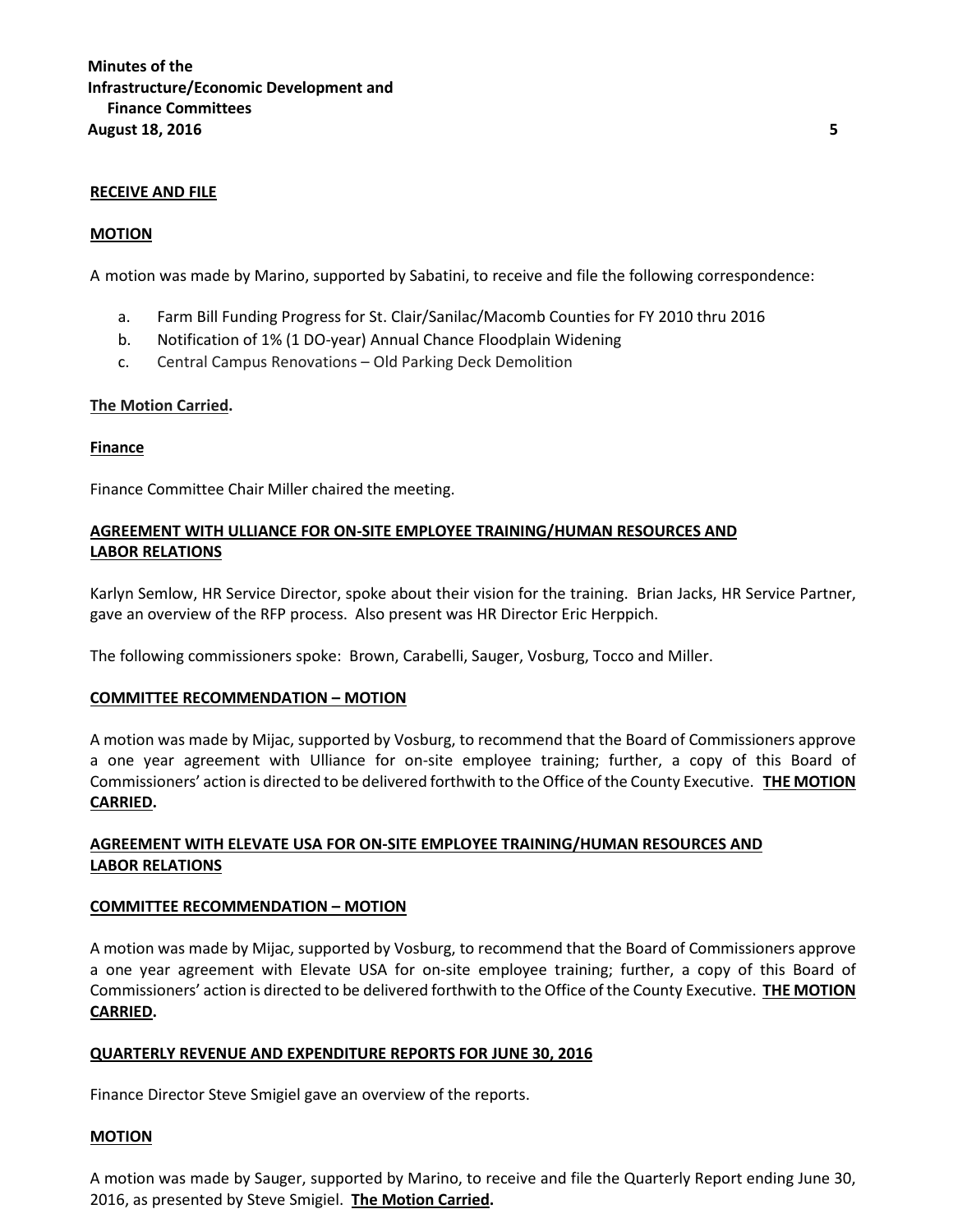#### **MACOMB COUNTY ACH AND ELECTRONIC TRANSACTIONS POLICY**

Frank Krycia, Assistant Corporation Counsel, gave an overview of the policy, noting that action will be needed by adopting the resolutions which are following this agenda item.

The following commissioners spoke: Brown, Marino, Sabatini, Flynn, Vosburg and Miller.

#### **RESOLUTIONS**

#### **FOR THE AUTHORIZATION OF ELECTRONIC TRANSACTIONS BY THE MACOMB COUNTY TREASURER**

#### **COMMITTEE RECOMMENDATION – MOTION**

A motion was made by Brown, supported by Tocco, to recommend that the Board of Commissioners adopt a resolution for authorization of electronic transactions by the Macomb County Treasurer. **THE MOTION CARRIED.**

#### **FOR THE ACCEPTANCE OF PAYMENTS BY FINANCIAL TRANSACTION DEVICES**

#### **COMMITTEE RECOMMENDATION – MOTION**

A motion was by Duzyj, supported by Sauger, to recommend that the Board of Commissioners adopt a resolution for the acceptance of payments by financial transaction devices. **THE MOTION CARRIED.**

# **VOTE ON "AN ORDINANCE TO AMEND AND RESTATE ORDINANCE NO. 2011-10 ENTITLED "AN ORDINANCE TO ESTABILSH A STANDARD OF ETHICS FOR ALL PUBLIC SERVANTS OF MACOMB COUNTY PURSUANT TO SECTION 2.2 OF THE HOME RULE CHARTER OF MACOMB COUNTY, MI**

#### **COMMITTEE RECOMMENDATION – MOTION**

A motion was made by Flynn, supported by Vosburg, to recommend that the Board of Commissioners adopt Amended Ordinance No. 2011-10 entitled "An Ordinance to Establish a Standard of Ethics for all Public Servants of Macomb County Pursuant to Section 2.2 of the Home Rule Charter of Macomb County, Michigan."

Board Chair Flynn summarized the changes in the amended ordinance.

The following commissioners spoke: Klinefelt, Vosburg, Miller, Marino, Brown, Flynn, Sabatini, Carabelli, and Sauger.

Commissioner Klinefelt requested a friendly amendment: to repeat the last sentence of Section 2.5 Subsection 7 and insert at the end of Section 2.5 Subsection 10. There were no objections.

Chair Miller called for a vote on the motion to adopt the ordinance, as amended, and **THE MOTION CARRIED.**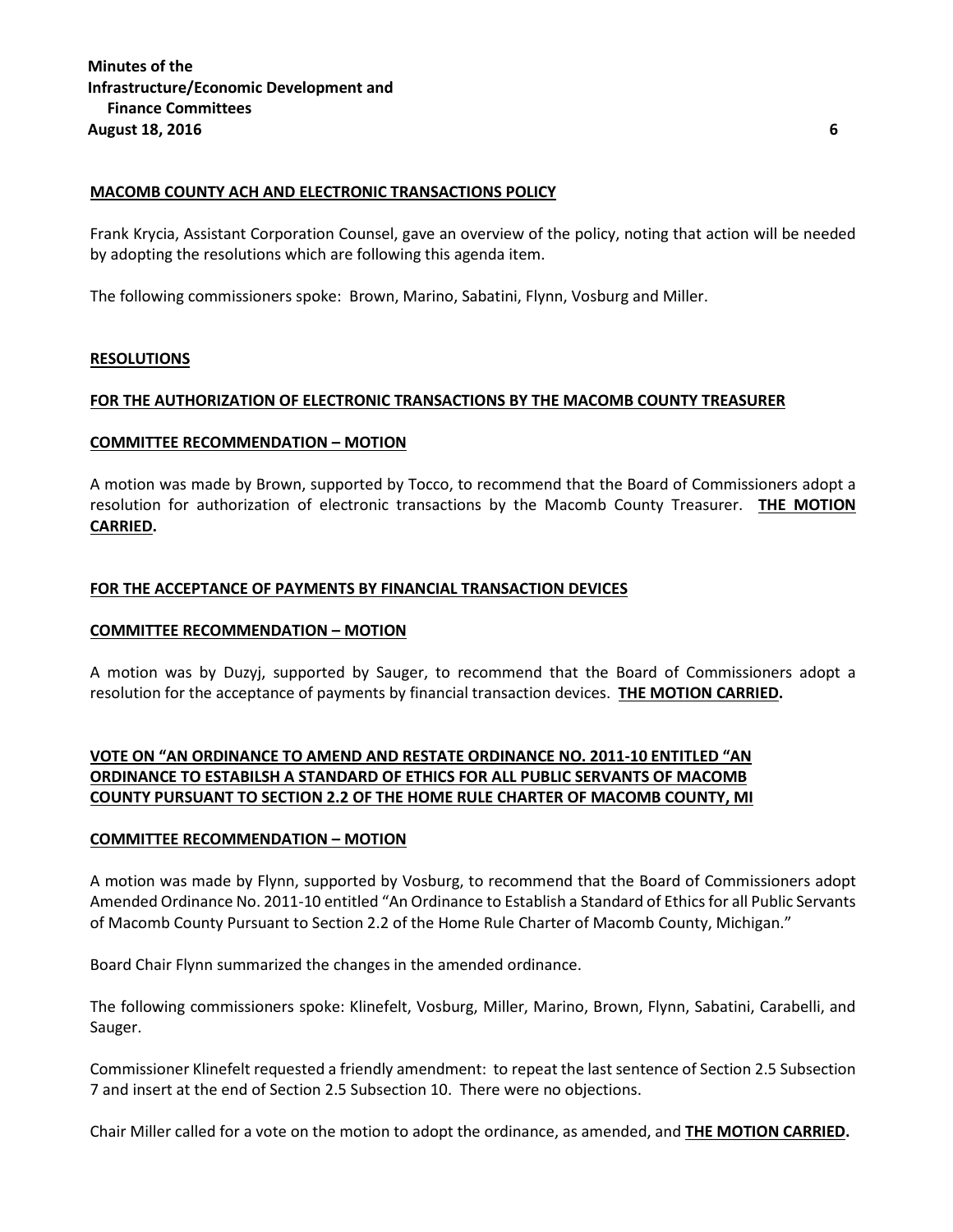## **ADOPT A SMART PUBLIC TRANSPORTATION MILLAGE RATE OF .9974 MILL FOR INCLUSION ON THE DECEMBER 2016 LEVY**

#### **COMMITTEE RECOMMENDATION – MOTION**

A motion was made by Sauger, supported by Flynn, to recommend that the Board of Commissioners adopt a SMART Public Transportation millage rate of .9974 mill for inclusion on the December 2016 levy. State law requires that the County annually adopt millage rates for inclusion in the annual Apportionment Report. On August 5, 2014, the voters of Macomb County approved a four year Countywide 1.0000 mill operating levy for the SMART Public Transportation system for the operating budget years 2015, 2016, 2017 and 2018. This is the third levy of the four years approved by the voters for this purpose; further, a copy of this Board of Commissioners' action is directed to be delivered forthwith to the Office of the County Executive. **THE MOTION CARRIED.**

#### **PROCLAMATIONS**

# **Recognizing National Welcoming Week and Proclaiming September 16-25 as Welcoming Week in Macomb County (offered by Board)**

#### **COMMITTEE RECOMMENDATION – MOTION**

A motion was made by Klinefelt, supported by Flynn, to recommend that the Board of Commissioners adopt a proclamation recognizing National Welcoming Week and Proclaiming September 16-25 as Welcoming Week in Macomb County. **THE MOTION CARRIED WITH MARINO AND VOSBURG VOTING "NO."**

# **Tammy Turgeon, Director of the Sterling Heights Public Library and the Suburban Library Cooperative, as 2016 Michigan Library Association Librarian of the Year (offered by Flynn and Mijac)**

#### **COMMITTEE RECOMMENDATION – MOTION**

A motion was made by Vosburg, supported by Marino, to recommend that the Board of Commissioners adopt a proclamation commending Tammy Turgeon, Director as the 2016 Michigan Library Association Librarian of the Year. **THE MOTION CARRIED.**

#### **CORRESPONDENCE**

#### **MOTION**

A motion was made by Brown, supported by Mijac, to receive and file the following correspondence:

- a. Moody's Investor Services—General Obligation Bond Rating and Annual Comment/Stephen Smigiel, CPA/Finance Director/Macomb County Finance Department
- b. City of Sterling Heights Notice of Public Hearing for Establishment of an Industrial Development District/Plant Rehabilitation District

#### **The Motion Carried.**